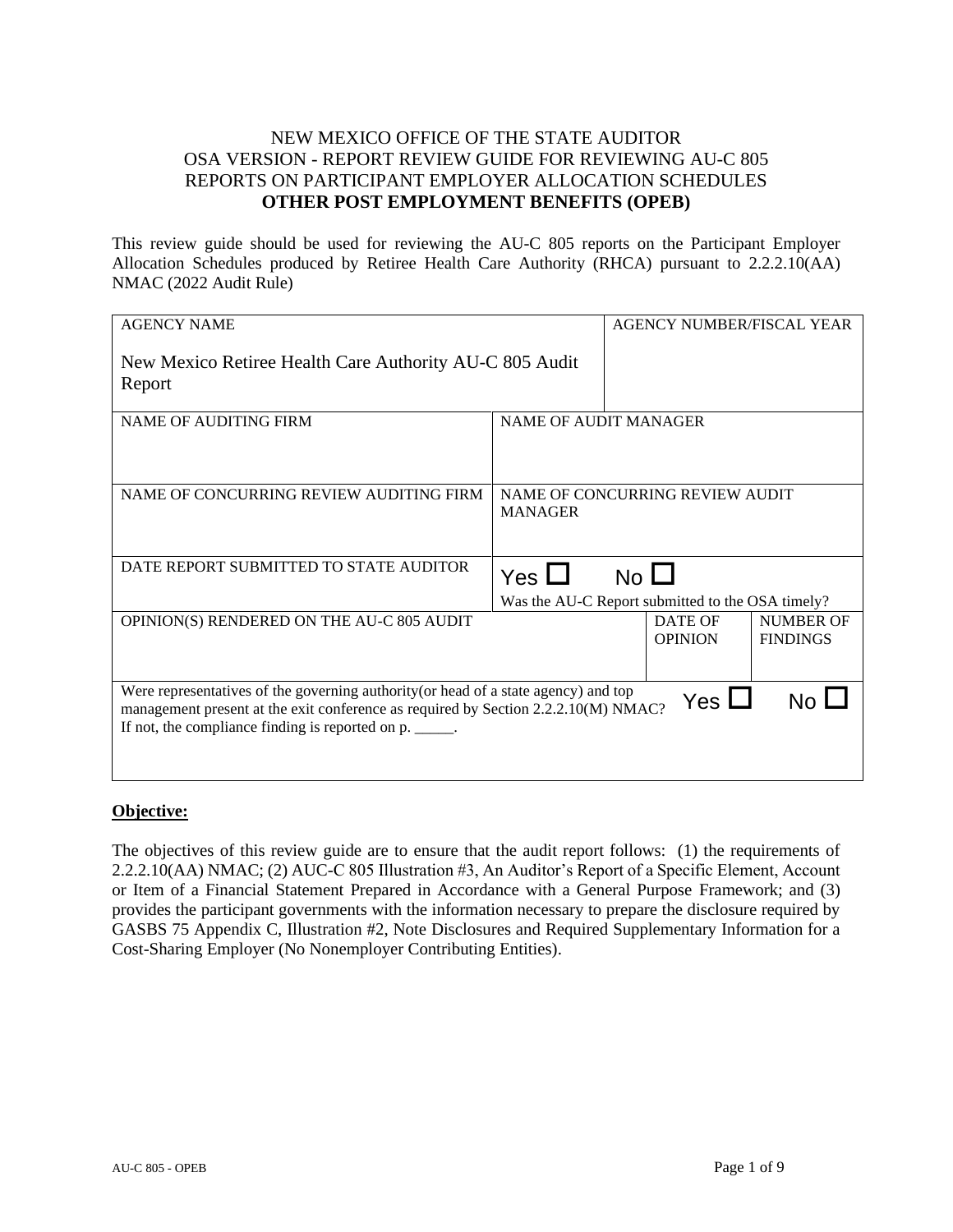## **Instructions:**

The agency and/or IPA should review the AU-C report by answering the questions below with a "yes" or "no" answer. Any "no" answers require further explanation from the New Mexico Retiree Health Care Authority or their respective AU-C 805 auditors. Pursuant to 2.2.2.9(A)(3) NMAC, the completed review guide should be submitted to the Office of the State Auditor along with the report.

## **Authoritative References:**

| AU-C              | U.S. Auditing Standards – AICPA (Clarified)                                       |
|-------------------|-----------------------------------------------------------------------------------|
| <b>GASBS</b>      | Governmental Accounting Standards Board Statement                                 |
| NMAC <sub>1</sub> | New Mexico Administrative Code                                                    |
| 2.2.2 NMAC        | Requirements for Contracting and Conducting Audits of Agencies (Audit Rule 2022)  |
| AAG-GAS           | AICPA Audit and Accounting Guide: Government Auditing Standards and Single Audits |
|                   | (4/1/2020)                                                                        |

| Documents Required by the Office of the State Auditor                                                            |                   |
|------------------------------------------------------------------------------------------------------------------|-------------------|
| Did the auditor submit an electronic copy of the AU-C 805 audit report along                                     | <b>YES</b><br>NO. |
| with a copy of the <b>management representation letter</b> pursuant to AU-C<br>805.A13 and 2.2.2.(9)(A)(3) NMAC? | Comments:         |
|                                                                                                                  | Page Ref:         |
| Did the IPA complete a copy of this <b>review guide</b> and submit it to the OSA with                            | YES<br>NO.        |
| the audit report pursuant to $2.2.2(9)(A)(3) NMAC?$                                                              | Comments:         |
|                                                                                                                  | Page Ref:         |

| Requirements for the AU-C 805 Audit Report from Retiree Health Care<br>1<br>Authority pursuant to 2.2.2.10(AA) NMAC                                                                                                                                                                                                                                                                                                                                                                                                                                                                                                                                                       |                                     |     |     |
|---------------------------------------------------------------------------------------------------------------------------------------------------------------------------------------------------------------------------------------------------------------------------------------------------------------------------------------------------------------------------------------------------------------------------------------------------------------------------------------------------------------------------------------------------------------------------------------------------------------------------------------------------------------------------|-------------------------------------|-----|-----|
| A. Elements of the Independent Auditor's Report (AU-C 805 Illustration 3 and<br><b>AU-C 9805)</b>                                                                                                                                                                                                                                                                                                                                                                                                                                                                                                                                                                         | See below                           |     |     |
| (1) Does the title include the word <i>independent?</i>                                                                                                                                                                                                                                                                                                                                                                                                                                                                                                                                                                                                                   | <b>YES</b><br>Comments:<br>Pg. Ref. | NO. | N/A |
| (2) Is the report addressed to the State Auditor, the entity and the governing<br>body (if applicable)?                                                                                                                                                                                                                                                                                                                                                                                                                                                                                                                                                                   | <b>YES</b><br>Comments:<br>Pg. Ref. | NO. | N/A |
| (3) Does the introductory paragraph state:<br>"We have audited the accompanying schedule of employer allocations of<br>the Retiree Healthcare Authority Postemployment Benefits (OPEB)<br>$Plan(s)$ as of and for the year ended June 30, 20XX, and the related notes.<br>We have also audited the total for all entities of the columns titled net<br>OPEB liability, total deferred outflows of resources, total deferred<br>inflows of resources, and total OPEB expense (specified column totals)<br>included in the accompanying schedule of OPEB amounts by employer<br>of the RHCA OPEB Plan as of and for the year ended June 30 20XX, and<br>the related notes." | <b>YES</b><br>Comments:             | NO  | N/A |
| (4) Does a section with the heading "Management's Responsibility for the<br>Schedules" follow the introductory paragraph, and include the following<br>wording?<br>"Management is responsible for the preparation and fair presentation of<br>these schedules in accordance with accounting principles generally<br>accepted in "the United States of America; this includes the design,<br>implementation, and maintenance of internal control relevant to the                                                                                                                                                                                                           | <b>YES</b><br>Comments:             | NO  | N/A |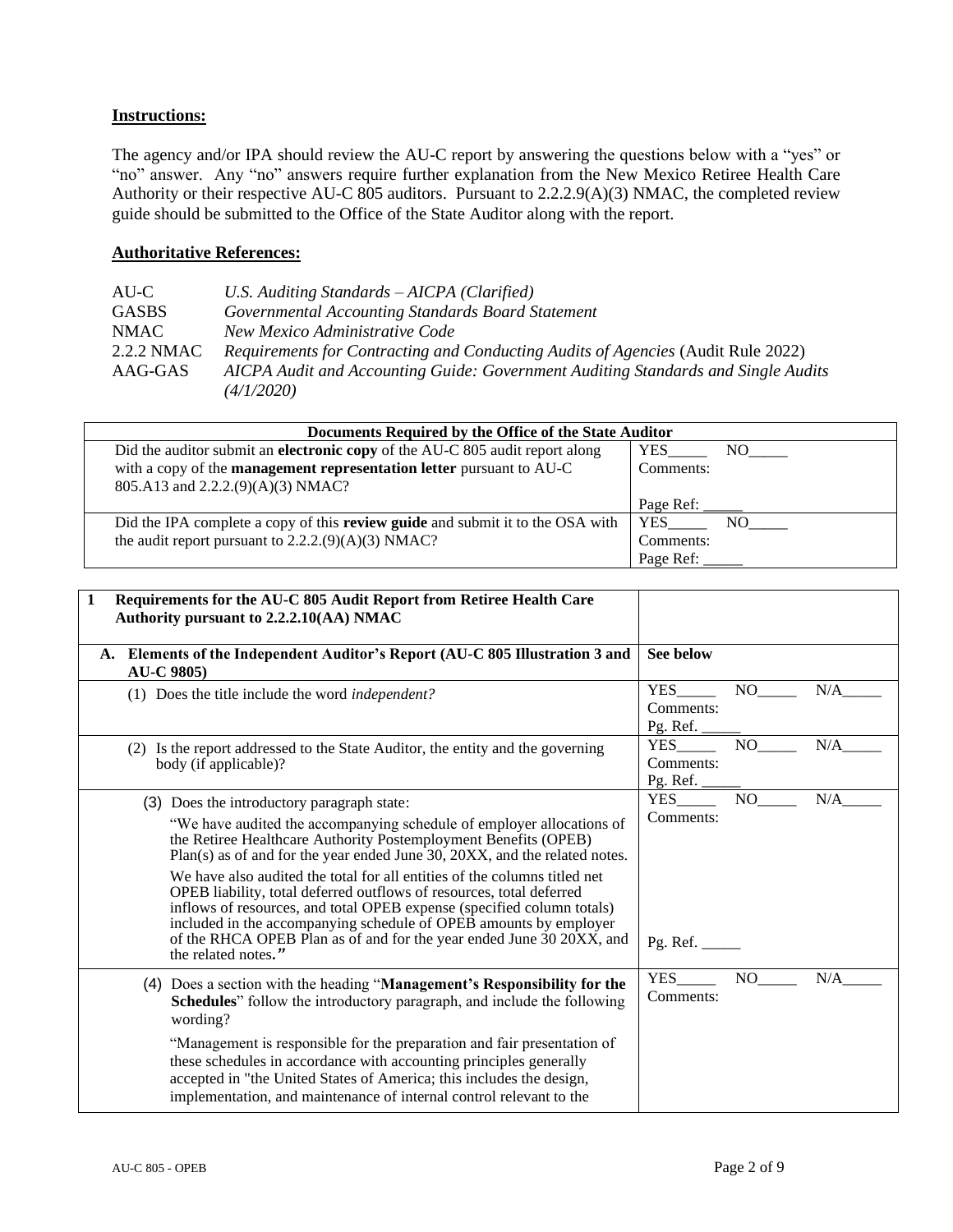| preparation and fair presentation of the schedules that are free from<br>material misstatement, whether due to fraud or error"                                                                                                                                                                                                                                                                                                                                                                                                                                                                                                                                                                                                                                                                                                                                                                                                                                                                                                                                                                                                                                                                                                                                                                                                                                                                                                                                                                                                                  | Pg. Ref.                |    |     |
|-------------------------------------------------------------------------------------------------------------------------------------------------------------------------------------------------------------------------------------------------------------------------------------------------------------------------------------------------------------------------------------------------------------------------------------------------------------------------------------------------------------------------------------------------------------------------------------------------------------------------------------------------------------------------------------------------------------------------------------------------------------------------------------------------------------------------------------------------------------------------------------------------------------------------------------------------------------------------------------------------------------------------------------------------------------------------------------------------------------------------------------------------------------------------------------------------------------------------------------------------------------------------------------------------------------------------------------------------------------------------------------------------------------------------------------------------------------------------------------------------------------------------------------------------|-------------------------|----|-----|
| (5) Does a section with the heading "Auditor's Responsibility for the<br>Schedules" follow the previous paragraph and include the following<br>paragraphs and wording?                                                                                                                                                                                                                                                                                                                                                                                                                                                                                                                                                                                                                                                                                                                                                                                                                                                                                                                                                                                                                                                                                                                                                                                                                                                                                                                                                                          | YES<br>Comments:        | NO | N/A |
| "Our responsibility is to express opinions on the schedule of employer<br>allocations and the specified column totals included in the schedule of<br>OPEB amounts by employer based on our audit. We conducted our audit<br>in accordance with auditing standards generally accepted in the United<br>States of America. Those standards require that we plan and perform the<br>audit to obtain reasonable assurance about whether the schedule of<br>employer allocations and specified column totals included in the schedule<br>of OPEB by employer are free from material misstatements.                                                                                                                                                                                                                                                                                                                                                                                                                                                                                                                                                                                                                                                                                                                                                                                                                                                                                                                                                   | Pg. Ref.                |    |     |
| An audit involves performing procedures to obtain audit evidence about<br>the amounts and disclosures in the schedule of employer allocations and<br>specified column totals included in the schedule of OPEB amounts by<br>employer. The procedures selected depend on the auditor's judgment,<br>including the assessment of the risks of material misstatement of the<br>schedule of employer allocations and specified column totals included in<br>the schedule of OPEB amounts by employer, whether due to fraud or<br>error. In making those risk assessments, the auditor considers internal<br>control relevant to the entity's preparation and fair presentation of the<br>schedule of employer allocations and specified column totals included in<br>the schedule of OPEB amounts by employer in order to design audit<br>procedures that are appropriate in the circumstances, but not for the<br>purpose of expressing an opinion on the effectiveness of the entity's<br>internal control. Accordingly, we express no such opinion. An audit also<br>includes evaluating the appropriateness of accounting policies used and<br>the reasonableness of significant accounting estimates made by<br>management, as well as evaluating the overall presentation of the<br>schedule of employer allocations and specified column totals included in<br>the schedule of OPEB amounts by employer.<br>We believe that the audit evidence we have obtained is sufficient and<br>appropriate to provide a basis for our audit opinions." |                         |    |     |
| (6) Is the previous information followed by the subheading "Opinions" with<br>appropriate wording like the following if the opinion is unmodified?                                                                                                                                                                                                                                                                                                                                                                                                                                                                                                                                                                                                                                                                                                                                                                                                                                                                                                                                                                                                                                                                                                                                                                                                                                                                                                                                                                                              | <b>YES</b><br>Comments: | NO | N/A |
| "In our opinion, the schedules referred to above present fairly, in all<br>material respects, the employer allocations and net OPEB liability, total<br>deferred outflows of resources, total deferred inflows of resources, and<br>total OPEB expense for the total of all participating entities for the<br>Retiree Health Care Authority OPEB Plan as of and for the year ended<br>June 30, 20XX, in accordance with accounting principles generally<br>accepted in the United States of America."                                                                                                                                                                                                                                                                                                                                                                                                                                                                                                                                                                                                                                                                                                                                                                                                                                                                                                                                                                                                                                           |                         |    |     |
| (7) Is there a paragraph with the subheading "Other Matter" after the<br>opinion paragraph that has wording similar to the following (when<br>RHCA has unmodified opinions on their annual financial and compliance<br>audits)?                                                                                                                                                                                                                                                                                                                                                                                                                                                                                                                                                                                                                                                                                                                                                                                                                                                                                                                                                                                                                                                                                                                                                                                                                                                                                                                 | YES<br>Comments:        | NO | N/A |
| "We have audited, in accordance with auditing standards generally<br>accepted in the United States of America, the financial statements of the<br>Retiree Health Care Authority OPEB Plan as of and for the year ended<br>June 30, 20XX, and our report thereon, dated XX/XX/XXXX, expressed<br>an unmodified opinion on those financial statements."                                                                                                                                                                                                                                                                                                                                                                                                                                                                                                                                                                                                                                                                                                                                                                                                                                                                                                                                                                                                                                                                                                                                                                                           |                         |    |     |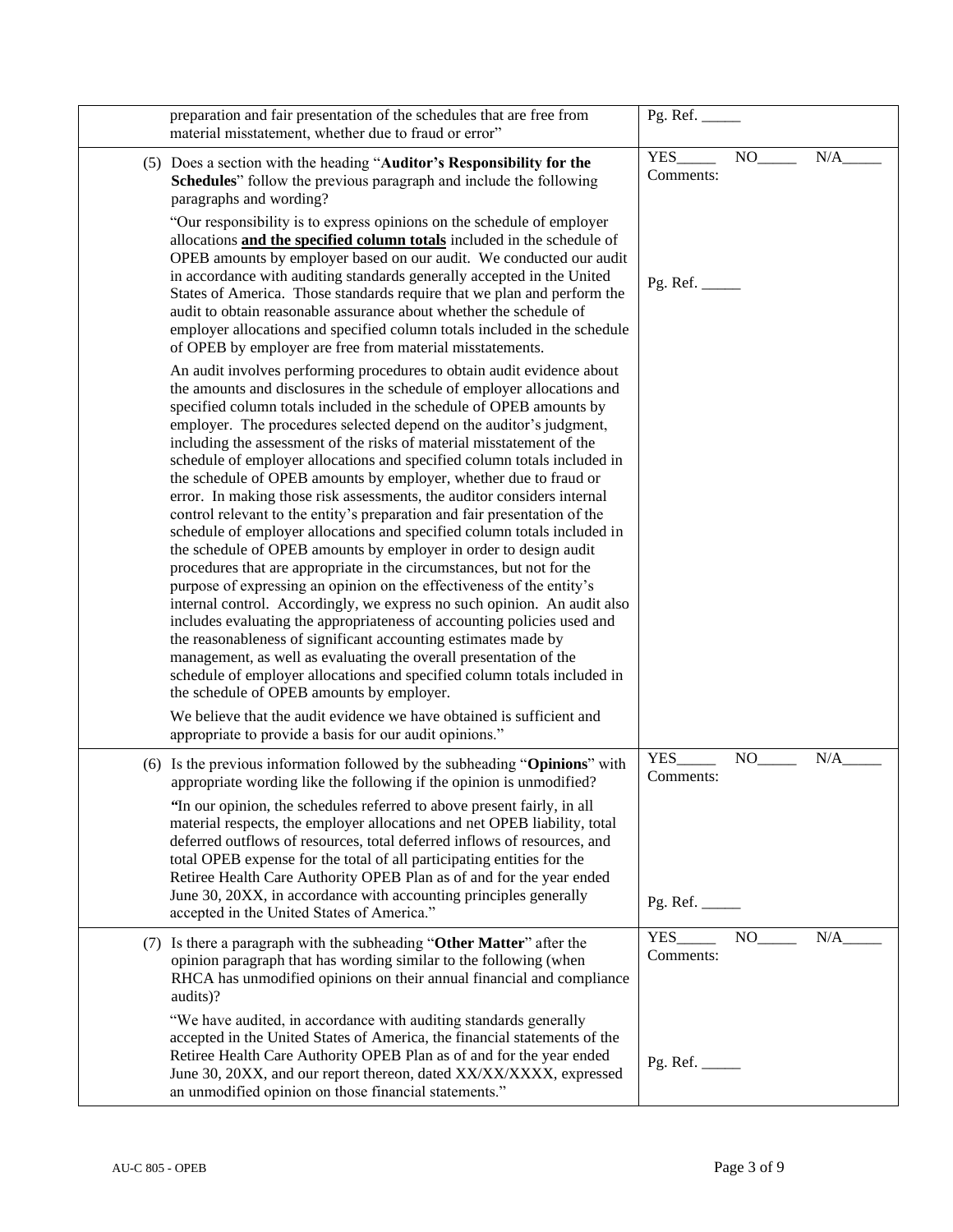| (8) Continuing under the subheading "Other Matters," do the following                                                                                                                                                                                                                                                                                                                                                                                                                                                                                                                                                                                                                                                                                                        | YES_                          | NO - | N/A |
|------------------------------------------------------------------------------------------------------------------------------------------------------------------------------------------------------------------------------------------------------------------------------------------------------------------------------------------------------------------------------------------------------------------------------------------------------------------------------------------------------------------------------------------------------------------------------------------------------------------------------------------------------------------------------------------------------------------------------------------------------------------------------|-------------------------------|------|-----|
| paragraphs regarding the Supplemental Information (SI) include the<br>following elements pursuant to AU-C 725.09(a) to (d)?                                                                                                                                                                                                                                                                                                                                                                                                                                                                                                                                                                                                                                                  | Comments:                     |      |     |
| .09a The audit was conducted for the purpose of forming opinions on the<br>audits of the schedule of employer allocations and the specified column<br>totals in the schedule of OPEB amounts by employer;                                                                                                                                                                                                                                                                                                                                                                                                                                                                                                                                                                    |                               |      |     |
| .09b The SI [list schedules] is presented for purposes of additional analysis<br>and is not a required part of the schedule of employer allocations and the<br>specified column totals in the schedule of OPEB amounts by employer;                                                                                                                                                                                                                                                                                                                                                                                                                                                                                                                                          |                               |      |     |
| .09c. The SI is the responsibility of management and was derived from, and<br>relates directly to, the underlying accounting and other records used to<br>prepare the schedule of employer allocations and the specified column totals<br>in the schedule of OPEB amounts by employer; and                                                                                                                                                                                                                                                                                                                                                                                                                                                                                   |                               |      |     |
| .09d. The SI has been subjected to the auditing procedures applied in the<br>audit of the schedule of employer allocations and the specified column<br>totals in the schedule of OPEB amounts by employer and certain additional<br>procedures, including comparing and reconciling such information directly<br>to the underlying accounting and other records used to prepare the schedule<br>of employer allocations and the specified column totals in the schedule of<br>OPEB amounts by employer or to the schedule of employer allocations and<br>the specified column totals in the schedule of OPEB amounts by employer<br>themselves and other additional procedures, in accordance with auditing<br>standards generally accepted in the United States of America. |                               |      |     |
| .09e. If the auditor issues an unmodified opinion on the schedule of<br>employer allocations and the specified column totals in the schedule of<br>OPEB amounts by employer and the auditor has concluded that the SI is<br>fairly stated, in all material respects, in relation to the schedule of employer<br>allocations and the specified column totals in the schedule of OPEB<br>amounts by employer as a whole, is there a statement that, in the auditor's<br>opinion, the SI [list schedules] is fairly stated, in all material respects, in<br>relation to the schedule of employer allocations and the specified column<br>totals in the schedule of OPEB amounts by employer as a whole?                                                                         |                               |      |     |
| .09f. $\&$ .11 If the auditor issues a qualified, adverse or disclaimer of opinion<br>on the schedule of employer allocations and the specified column totals in<br>the schedule of OPEB amounts by employer, did the IPA include the<br>applicable statements from AU-C 725.09(f) or 725.11, as applicable?                                                                                                                                                                                                                                                                                                                                                                                                                                                                 | Pg. Ref.                      |      |     |
| (9) Is there a paragraph with the subheading "Restrictions on Use" after the<br>other matters paragraph that has wording similar to the following?                                                                                                                                                                                                                                                                                                                                                                                                                                                                                                                                                                                                                           | YES_<br>Comments:             | NO   | N/A |
| "Our report is intended solely for the information and use of RHCA and<br>those charged with governance, State of New Mexico Legislature, RHCA<br>participating employers and their auditors and is not intended to be and<br>should not be used by anyone other than these specified parties" pursuant<br>to AU-C 805, Illustration #3, AU-C-9805 Interpretation 1.                                                                                                                                                                                                                                                                                                                                                                                                         | Pg. Ref.                      |      |     |
| (10) Is there a paragraph with the subheading "Other Reporting Required<br>by Government Auditing Standards," pursuant to AU-C 700.39 - .40<br>and .A42 and 49? An paragraph example follows:<br>In accordance with Government Auditing Standards, we have also issued<br>our report dated XX/XX/XX on our consideration of RHCA's internal<br>control over financial reporting and on our tests of its compliance with<br>certain provisions of laws, regulations, contracts, and grant agreements                                                                                                                                                                                                                                                                          | YES_<br>Comments:<br>Pg. Ref. | NO   | N/A |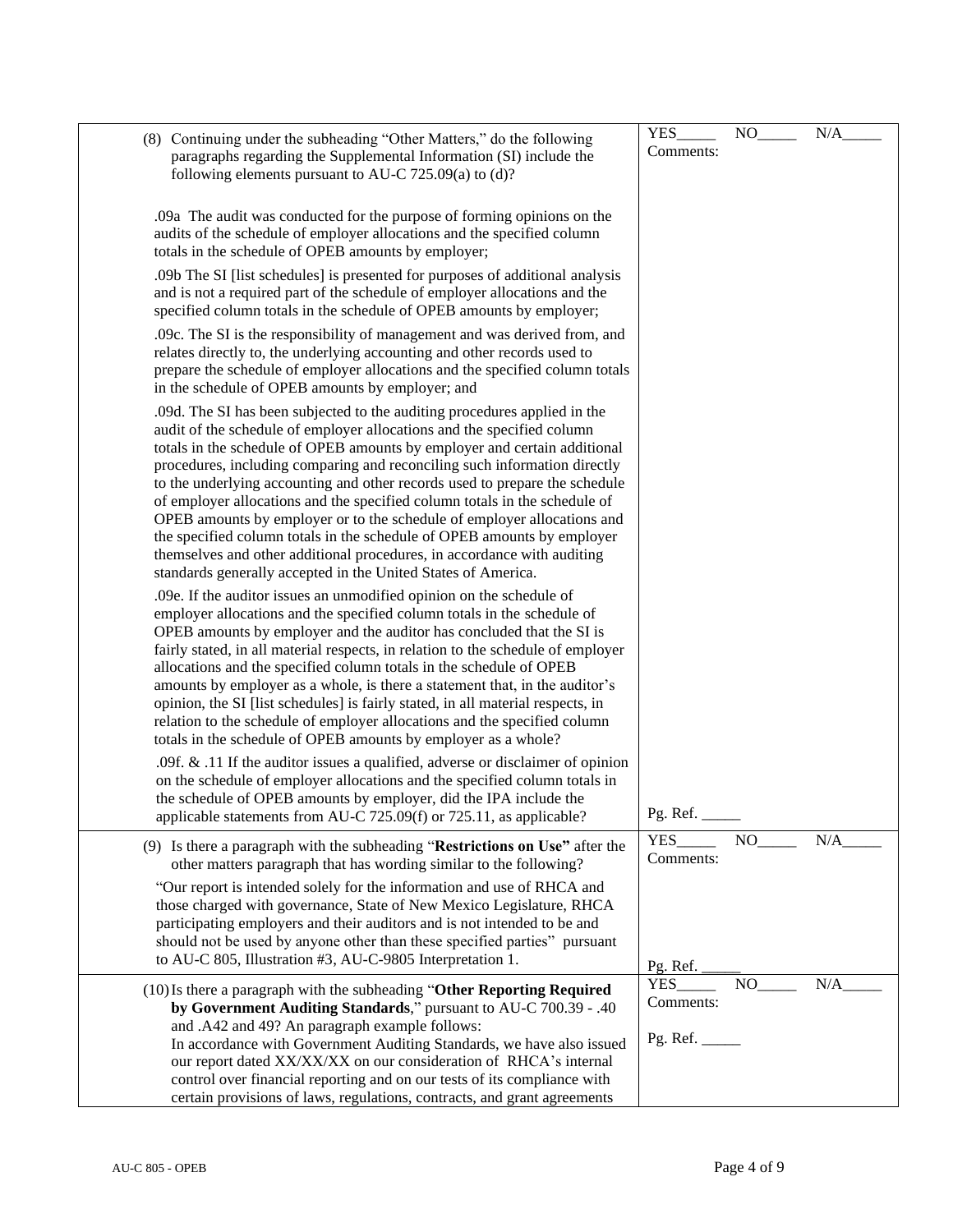| and other matters. The purpose of that report is to describe the scope of<br>our testing of internal control over financial reporting and compliance<br>and the results of that testing, and not to provide an opinion on internal<br>control over financial reporting or on compliance. That report is an<br>integral part of an audit performed in accordance with Government<br>Auditing Standards in considering RHCA's internal control over<br>financial reporting and compliance. |                                      |          |     |
|------------------------------------------------------------------------------------------------------------------------------------------------------------------------------------------------------------------------------------------------------------------------------------------------------------------------------------------------------------------------------------------------------------------------------------------------------------------------------------------|--------------------------------------|----------|-----|
| (11) Does the report include the manual or printed signature of the auditor's<br>firm?                                                                                                                                                                                                                                                                                                                                                                                                   | <b>YES</b><br>Comments:<br>Pg. Ref.  | $NO_$    | N/A |
| (12) Does the report include the name of the city and state where the auditor<br>practices? (If the information appears in the letterhead, that is sufficient)                                                                                                                                                                                                                                                                                                                           | <b>YES</b><br>Comments:<br>Pg. Ref.  | NO       | N/A |
| (13) Does the report include the date of the auditor's report?                                                                                                                                                                                                                                                                                                                                                                                                                           | <b>YES</b><br>Comments:<br>Pg. Ref.  | NO.      | N/A |
| <b>Schedules and Contents</b><br>В.                                                                                                                                                                                                                                                                                                                                                                                                                                                      | See below                            |          |     |
| (1) Is there a schedule titled "Schedule of Employer Allocations"?                                                                                                                                                                                                                                                                                                                                                                                                                       | <b>YES</b><br>Comments:<br>Page Ref: | NO       | N/A |
| (a) Does the "Schedule of Employer Allocations" have three columns: (1)<br>that shows each employer; (2) each employer's actual employer<br>contributions; and (3) each employer's allocation percentage based on<br>the contributions shown?                                                                                                                                                                                                                                            | <b>YES</b><br>Comments:<br>Page Ref: | NO       | N/A |
| (b) In the column labeled "Actual Employer Contributions" do all the<br>contribution amounts total to the amount shown at the bottom of the<br>column?                                                                                                                                                                                                                                                                                                                                   | <b>YES</b><br>Comments:<br>Page Ref: | NO.      | N/A |
| (c) In the column labeled "Employer Allocation Percentage" do all the<br>percentages add up to 100%?                                                                                                                                                                                                                                                                                                                                                                                     | <b>YES</b><br>Comments:<br>Page Ref: | NO.      | N/A |
| (2) Is there a schedule titled "Schedule of OPEB Amounts by Employer"?                                                                                                                                                                                                                                                                                                                                                                                                                   | <b>YES</b><br>Comments:<br>Pg. Ref.  | NO.      | N/A |
| (a) Does the first column on the left show each participant employer?                                                                                                                                                                                                                                                                                                                                                                                                                    | <b>YES</b><br>Comments:<br>Pg. Ref.  | NO       | N/A |
| (b) Is the second column from the left "Net OPEB Liability" by employer?<br>And does the total amount of this column equal the total net OPEB<br>liability for the entire plan? (GASBS 75.96)                                                                                                                                                                                                                                                                                            | <b>YES</b><br>Comments:<br>Pg. Ref.  | NO       | N/A |
| (c) Do the next four columns show "Deferred Outflows of Resources" as<br>listed below?                                                                                                                                                                                                                                                                                                                                                                                                   | See below                            |          |     |
| (i) "Differences Between Expected and Actual Experience" by<br>employer? GASBS 75.96(h)(1)                                                                                                                                                                                                                                                                                                                                                                                               | YES_<br>Comments:<br>Pg. Ref.        | $NO_{-}$ | N/A |
| (ii) "Net Difference Between Projected and Actual Investment Earnings<br>on OPEB Plan Investments" by employer?                                                                                                                                                                                                                                                                                                                                                                          | YES<br>Comments:<br>Pg. Ref.         | NO       | N/A |
| (iii) "Changes of Assumptions" by employer? GASBS 75.96(h)(2)                                                                                                                                                                                                                                                                                                                                                                                                                            | YES<br>Comments:<br>Pg. Ref.         | NO       | N/A |
| (iv) "Changes in Proportion and Differences Between Employer<br>Contributions and Proportionate Share of Contributions" by<br>employer? GASBS 75.96(h)(4)                                                                                                                                                                                                                                                                                                                                | YES<br>Comments:<br>Pg. Ref. $\_\_$  | NO       | N/A |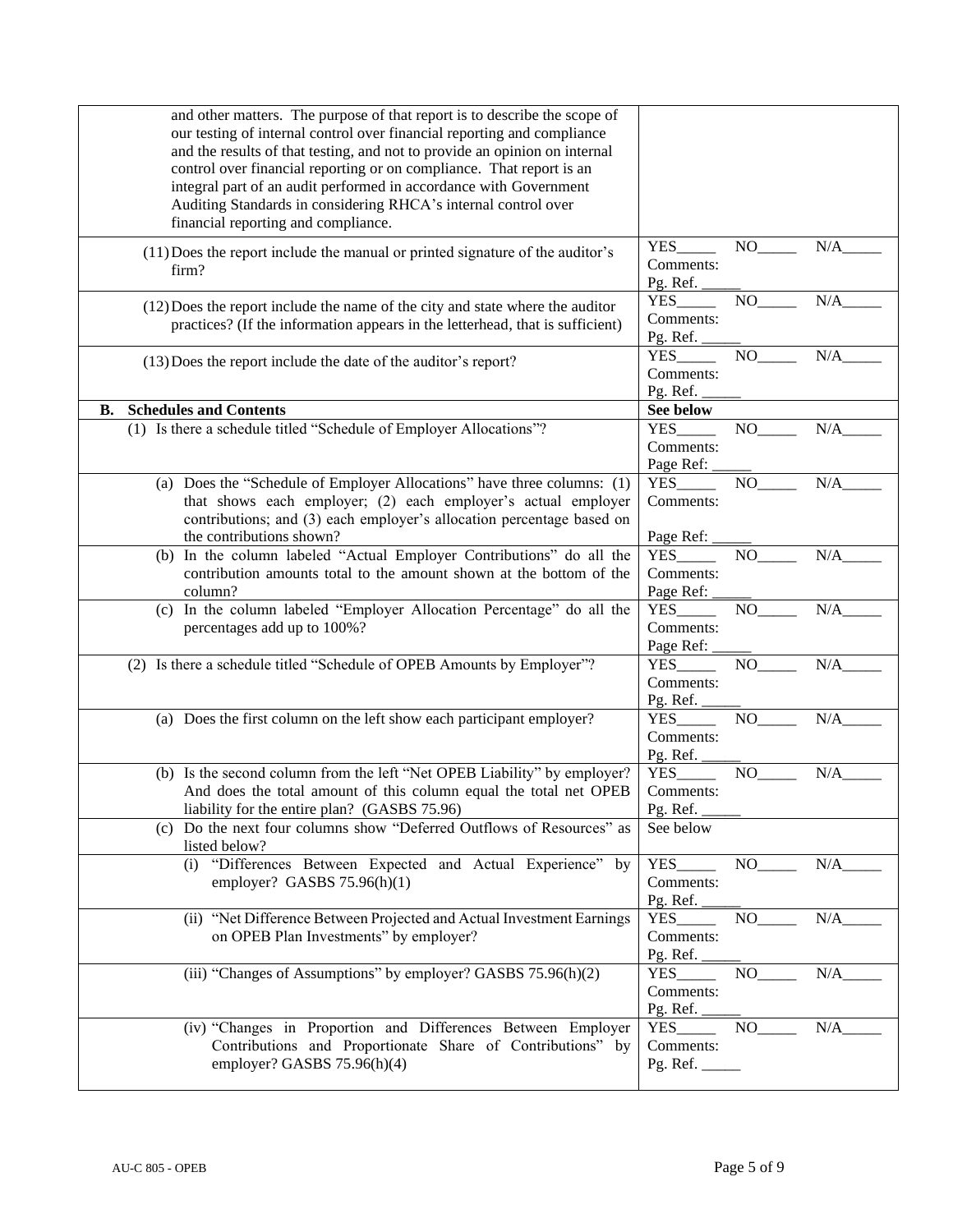| (v) Is the next column the "Total Deferred Outflows of Resources" by                  | <b>YES</b> | NO  | N/A |
|---------------------------------------------------------------------------------------|------------|-----|-----|
| employer?                                                                             | Comments:  |     |     |
|                                                                                       | Pg. Ref.   |     |     |
| (d) Do the next four columns show "Deferred Inflows of Resources" as<br>listed below? | See below  |     |     |
| (i) "Differences Between Expected and Actual Experience" by                           | YES_       | NO  | N/A |
| employer?                                                                             | Comments:  |     |     |
|                                                                                       | Pg. Ref.   |     |     |
| (ii) "Net Difference Between Projected and Actual Investment Earnings                 | <b>YES</b> | NO  | N/A |
| on OPEB Plan Investments" by employer?                                                | Comments:  |     |     |
|                                                                                       | Pg. Ref.   |     |     |
| (iii) "Changes of Assumptions" by employer? GASBS 75.96(h)(2)                         | <b>YES</b> | NO  | N/A |
|                                                                                       | Comments:  |     |     |
|                                                                                       | Pg. Ref.   |     |     |
| (iv) "Changes in Proportion and Differences Between Employer                          | <b>YES</b> | NO  | N/A |
| Contributions and Proportionate Share of Contributions" by                            | Comments:  |     |     |
| employer? GASBS 75.96(h)(4)                                                           | Pg. Ref.   |     |     |
|                                                                                       |            |     |     |
| (v) Is the next column "Total Deferred Inflows of Resources" by                       | <b>YES</b> | NO  | N/A |
| employer?                                                                             | Comments:  |     |     |
|                                                                                       | Pg. Ref.   |     |     |
| (e) Does the "Schedule of OPEB Amounts by Employer" include a section                 | See below  |     |     |
| labeled "OPEB Expense" consisting of the following three columns?                     |            |     |     |
| (i) "Proportionate Share of Plan OPEB Expense" by employer?                           | <b>YES</b> | NO  | N/A |
| (GASBS 75.63)                                                                         | Comments:  |     |     |
|                                                                                       | Page Ref:  |     |     |
| (ii) "Net Amortization of Deferred Amounts from Changes in                            | <b>YES</b> | NO  | N/A |
| Proportion and Differences Between Employer Contributions and                         | Comments:  |     |     |
| Proportionate Share of Contributions" by employer? (GASBS<br>75.64)                   | Page Ref:  |     |     |
| (iii) "Total OPEB Expense" by employer? (GASBS 75.96(g))                              | <b>YES</b> | NO. | N/A |
|                                                                                       | Comments:  |     |     |
|                                                                                       | Page Ref:  |     |     |
| (f) Does each column described in (b) through (e) above show a total                  | <b>YES</b> | NO  | N/A |
| amount at the bottom of each column for all the employers?                            | Comments:  |     |     |
|                                                                                       | Page Ref:  |     |     |
| (g) Do the amounts shown in the columns add down and across? (test a few              | YES        | NO. | N/A |
| columns and rows)                                                                     | Comments:  |     |     |
|                                                                                       | Page Ref:  |     |     |
| (3) Test the amortization amounts to be sure that they total to the sum of the        | YES        | NO  | N/A |
| current year additions to the deferred outflow and deferred inflow of                 | Comments:  |     |     |
| resources that will be amortized in the future.                                       | Page Ref:  |     |     |
| (4) Is there a schedule presenting the following pursuant to GASBS $75.96(i)$ ?       | See below  |     |     |
| (a) For each subsequent five years, and in the aggregate thereafter, the net          | YES        | NO  | N/A |
| amount of the employer's balances of deferred outflows of resources and               | Comments:  |     |     |
| deferred inflows of resources in GASBS 75.96 subparagraph (h) that will               |            |     |     |
| be recognized in the employer's OPEB liability?                                       | Page Ref:  |     |     |
| <b>Additional Required Information for Participant Employers</b><br>$\mathbf{C}$ .    | See below  |     |     |
| (1) For each participating employer, is the employer's proportionate share            | YES        | NO  | N/A |
| disclosed of the collective net OPEB liability calculated using (a) a discount        | Comments:  |     |     |
| rate that is 1 -percentage-point higher; and (b) a discount rate that is 1-           |            |     |     |
| percentage-point lower? (GASBS 75.94(g))                                              | Page Ref:  |     |     |
| (2) Regarding an employer's portion of the collective net OPEB liability, is the      | <b>YES</b> | NO  | N/A |
| basis on which the proportion was determined disclosed, and any change in             | Comments:  |     |     |
|                                                                                       |            |     |     |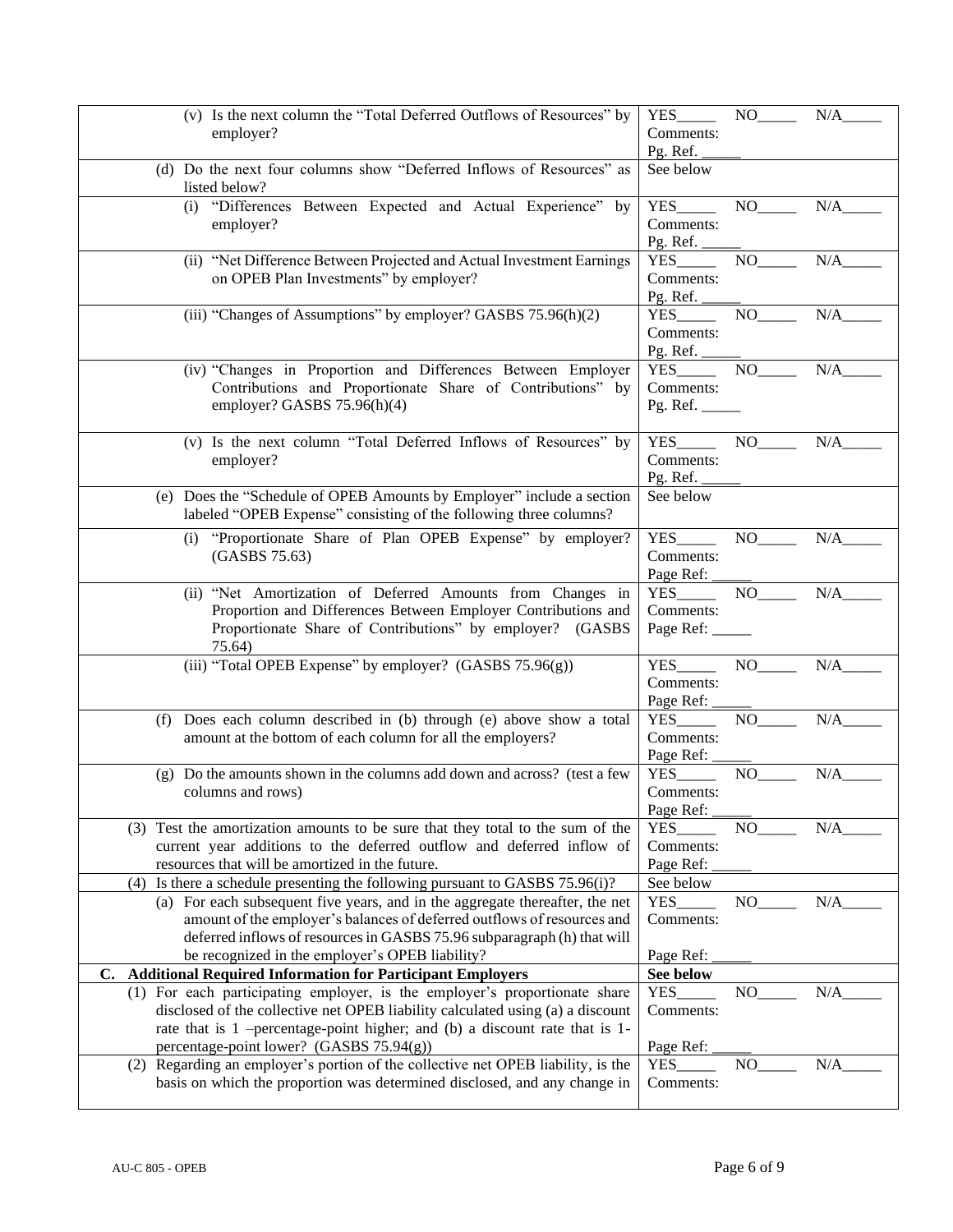| an employer's proportion since the prior measurement date (if applicable)?<br>(GASBS 75.96(b))                                                                  | Page Ref: $_{-}$ |    |     |
|-----------------------------------------------------------------------------------------------------------------------------------------------------------------|------------------|----|-----|
|                                                                                                                                                                 |                  |    |     |
| Note Disclosures (GASBS 75 Illustration 2 and the items included below)<br>D.<br>(1) Do the note disclosures detail each component of allocable OPEB expense at | YES_             | NO | N/A |
| the fund level, excluding employer-specific OPEB expense for changes in                                                                                         | Comments:        |    |     |
| proportion plan? GASBS 75.60                                                                                                                                    |                  |    |     |
| (2) Do the note disclosures include a detailed collective fund-level deferred                                                                                   |                  |    |     |
| outflows of resources and deferred inflows of resources by fund? GASBS 75.60                                                                                    | Page Ref:        |    |     |
| A. Report on Internal Control over Financial Reporting and on Compliance and                                                                                    |                  |    |     |
| Other Matters Based on an Audit of Schedules Performed in Accordance with                                                                                       |                  |    |     |
| <b>Government Auditing Standards</b>                                                                                                                            |                  |    |     |
| These reports should follow the examples available from the latest version of the                                                                               |                  |    |     |
| AAG GAS Chapter 4 Appendix.                                                                                                                                     |                  |    |     |
| (1) Example report wording is provided below for instances with "no material                                                                                    | <b>YES</b>       | NO | N/A |
| weaknesses identified; no significant deficiencies, no reportable instances of                                                                                  | Comments:        |    |     |
| noncompliance or other matters identified" (AAG GAS 4.89 Example 4-3).<br>Refer to the other examples provided in the AAG GAS 4.89 Appendix as                  |                  |    |     |
| needed based on the types of findings.                                                                                                                          | Page Ref:        |    |     |
| <b>Independent Auditor's Report</b>                                                                                                                             |                  |    |     |
|                                                                                                                                                                 |                  |    |     |
| [Appropriate Addressee]                                                                                                                                         |                  |    |     |
|                                                                                                                                                                 |                  |    |     |
| We have audited, in accordance with the auditing standards generally accepted                                                                                   |                  |    |     |
| in the United States of America and the standards applicable to financial audits                                                                                |                  |    |     |
| contained in Government Auditing Standards issued by the Comptroller                                                                                            |                  |    |     |
| General of the United States, the schedule of employer allocations and the<br>specified column totals in the schedule of OPEB amounts by employer of            |                  |    |     |
| RHCA as of and for the year ended June 30, 20XX, and the related notes and                                                                                      |                  |    |     |
| have issued our report thereon dated month day, 20XX.                                                                                                           |                  |    |     |
|                                                                                                                                                                 |                  |    |     |
| <b>Internal Control Over Financial Reporting</b>                                                                                                                |                  |    |     |
| In planning and performing our audit of the schedules of employer allocations                                                                                   |                  |    |     |
| and the specified column totals in the schedule of OPEB amounts by                                                                                              |                  |    |     |
| employer, we considered RHCA's internal control over financial reporting<br>(internal control) to determine the audit procedures that are appropriate in the    |                  |    |     |
| circumstances for the purpose of expressing our opinions on the schedule of                                                                                     |                  |    |     |
| employer allocations and the specified column totals in the schedule of OPEB                                                                                    |                  |    |     |
| amounts by employer, but not for the purpose of expressing an opinion on the                                                                                    |                  |    |     |
| effectiveness of RHCA's internal control. Accordingly, we do not express an                                                                                     |                  |    |     |
| opinion on the effectiveness of RHCA's internal control.                                                                                                        |                  |    |     |
|                                                                                                                                                                 |                  |    |     |
| A deficiency in internal control exists when the design or operation of a control<br>does not allow management or employees, in the normal course of performing |                  |    |     |
| their assigned functions, to prevent, or detect and correct misstatements on a                                                                                  |                  |    |     |
| timely basis. A material weakness is a deficiency, or a combination of                                                                                          |                  |    |     |
| deficiencies, in internal control such that there is a reasonable possibility that a                                                                            |                  |    |     |
| material misstatement of the entity's schedule of employer allocations and the                                                                                  |                  |    |     |
| specified column totals in the schedule of OPEB amounts by employer will not                                                                                    |                  |    |     |
| be prevented or detected and corrected on a timely basis. A significant                                                                                         |                  |    |     |
| deficiency is a deficiency, or a combination of deficiencies, in internal control                                                                               |                  |    |     |
| that is less severe than a material weakness, yet important enough to merit                                                                                     |                  |    |     |
| attention by those charged with governance.                                                                                                                     |                  |    |     |
| Our consideration of internal control was for the limited purpose described in                                                                                  |                  |    |     |
| the first paragraph of this section and was not designed to identify all                                                                                        |                  |    |     |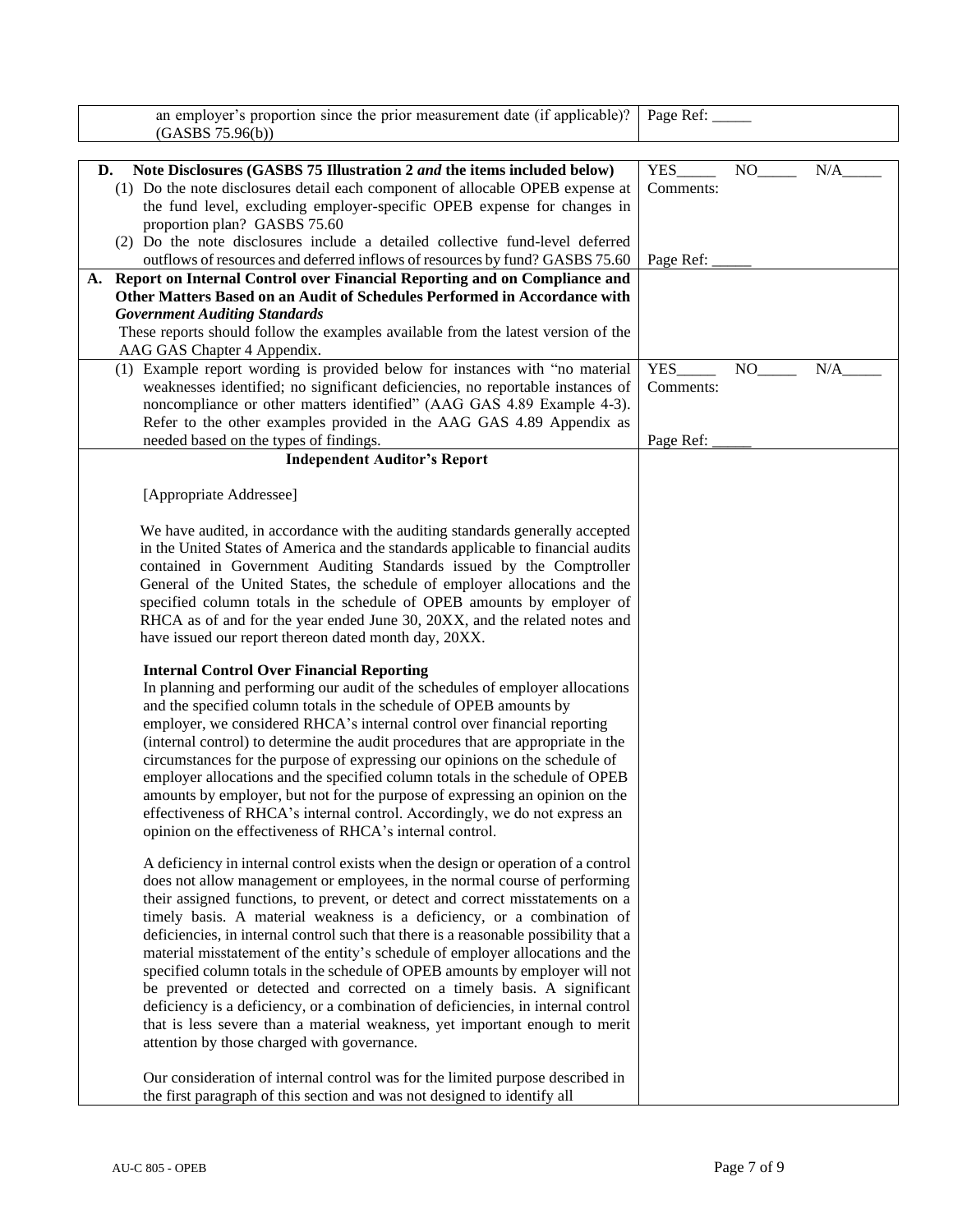|    | deficiencies in internal control that might be material weaknesses or<br>significant deficiencies. Given these limitations, during our audit we did not<br>identify any deficiencies in internal control that we consider to be material<br>weaknesses.<br><b>Compliance and Other Matters</b><br>As part of obtaining reasonable assurance about whether RHCA's schedule of<br>employer allocations and the specified column totals in the schedule of OPEB<br>amounts by employer are free from material misstatement, we performed tests<br>of its compliance with certain provisions of laws, regulations, contracts, and<br>grant agreements, noncompliance with which could have a direct and material<br>effect on the determination of the schedule of employer allocations and the<br>specified column totals in the schedule of OPEB amounts by employer<br>amounts. However, providing an opinion on compliance with those<br>provisions was not an objective of our audit, and accordingly, we do not<br>express such an opinion. The results of our tests disclosed no instances of<br>noncompliance or other matters that are required to be reported under<br>Government Auditing Standards. |                                      |     |     |
|----|-------------------------------------------------------------------------------------------------------------------------------------------------------------------------------------------------------------------------------------------------------------------------------------------------------------------------------------------------------------------------------------------------------------------------------------------------------------------------------------------------------------------------------------------------------------------------------------------------------------------------------------------------------------------------------------------------------------------------------------------------------------------------------------------------------------------------------------------------------------------------------------------------------------------------------------------------------------------------------------------------------------------------------------------------------------------------------------------------------------------------------------------------------------------------------------------------------------|--------------------------------------|-----|-----|
|    | <b>Purpose of this Report</b><br>The purpose of this report is solely to describe the scope of our testing of<br>internal control and compliance and the result of that testing, and not to<br>provide an opinion on the effectiveness of the entity's internal control or on<br>compliance. This report is an integral part of an audit performed in<br>accordance with Government Auditing Standards in considering the entity's<br>internal control and compliance. Accordingly, this communication is not<br>suitable for any other purpose.                                                                                                                                                                                                                                                                                                                                                                                                                                                                                                                                                                                                                                                            |                                      |     |     |
|    | [Auditor's signature]<br>[Auditor's city and state]<br>[Date of the auditor's report]                                                                                                                                                                                                                                                                                                                                                                                                                                                                                                                                                                                                                                                                                                                                                                                                                                                                                                                                                                                                                                                                                                                       |                                      |     |     |
| В. | <b>Exit Conference</b>                                                                                                                                                                                                                                                                                                                                                                                                                                                                                                                                                                                                                                                                                                                                                                                                                                                                                                                                                                                                                                                                                                                                                                                      | See below                            |     |     |
|    | (1) Is the date of the exit conference and the names and titles of those in attendance<br>at the exit conference listed on the last page of the audit report? (Section<br>2.2.2.10(M)(1) NMAC                                                                                                                                                                                                                                                                                                                                                                                                                                                                                                                                                                                                                                                                                                                                                                                                                                                                                                                                                                                                               | <b>YES</b><br>Comments:<br>Page Ref: | NO  | N/A |
|    | (2) If a quorum of a public body subject to the Open Meetings Act was present at<br>the exit conference, was the exit conference held in a closed meeting to<br>preserve the confidentiality of the information? If so, the disclosure should state<br>that it was held in a closed session. If not, is there a related finding for<br>noncompliance with the Open Meetings Act?<br>(Section $2.2.2.10(M)(1-3)$ )<br>NMAC)                                                                                                                                                                                                                                                                                                                                                                                                                                                                                                                                                                                                                                                                                                                                                                                  | <b>YES</b><br>Comments:<br>Page Ref: | NO. | N/A |

**Note:** When this review guide is used by RHCA's audit firm, it should be completed and signed by the audit manager or the audit firm employee in charge of the firm's quality control system and the concurring reviewer by the outside IPA firm.